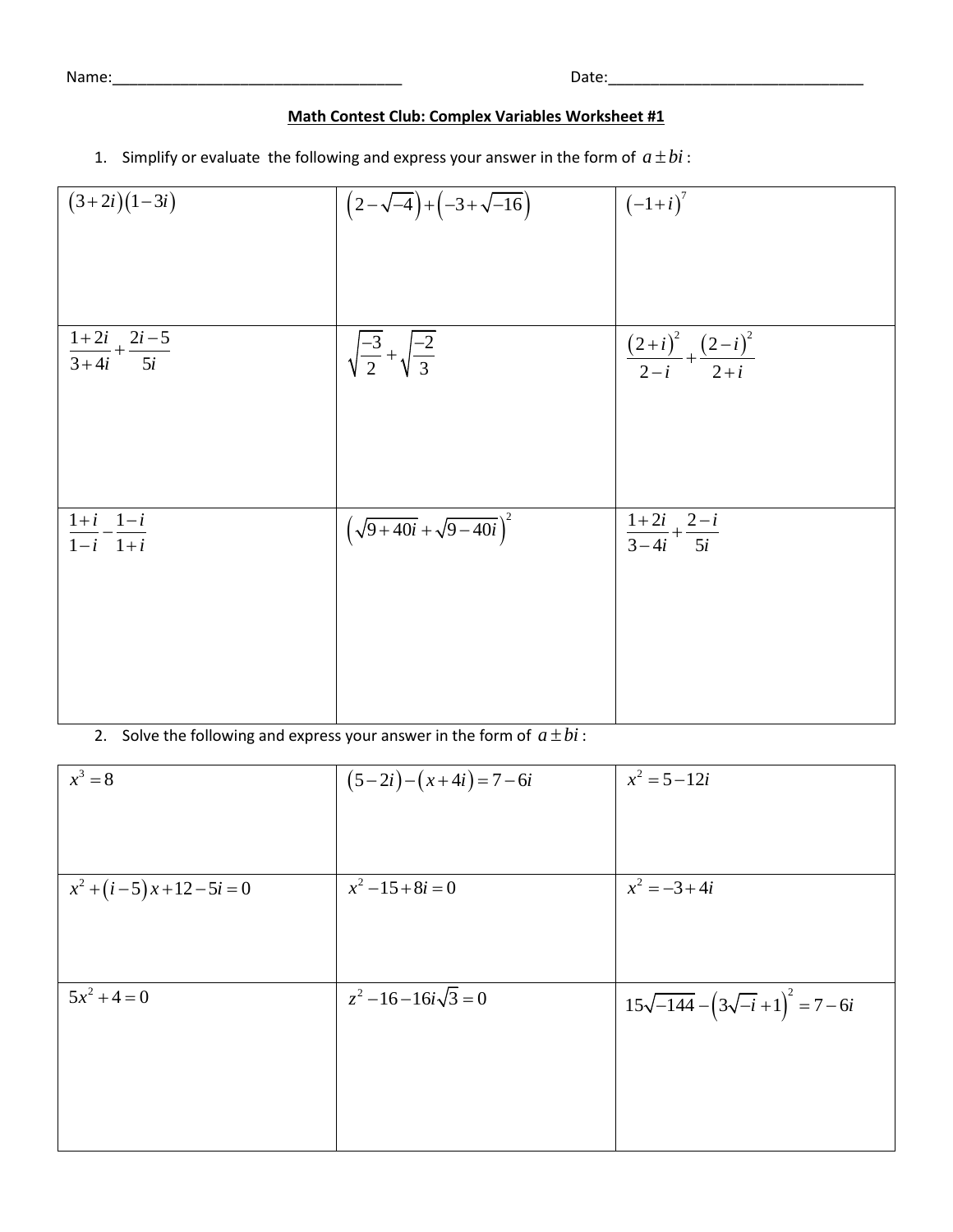3. Find the value of  $(-i)^{4n-1}$  when "n" is a negative integer.

4. If 
$$
\left(r + \frac{1}{r}\right)^2 = 3
$$
, then find the numerical value of  $r^3 + \frac{1}{r^3}$ 

- 5. If "z" is a complex number and  $z$  is its conjugate, then determine the complex numbers which satisfy the equation:  $5z^2 - 4z(\overline{z}) = (1-3i)z$
- 6. If "z" is a complex number and  $\overline{z}$  is its conjugate, then determine the value of :  $z^5 -(\overline{z})^5$

7. Given that one root is -2, find the other roots of  $f(x) = x^3 - 4x^2 - 2x + 20$ 

8. Given that the two roots of a rational polynomial are  $2-i$  and  $-3$ , determine the polynomial of the smallest degree such that  $f(0)$  = 4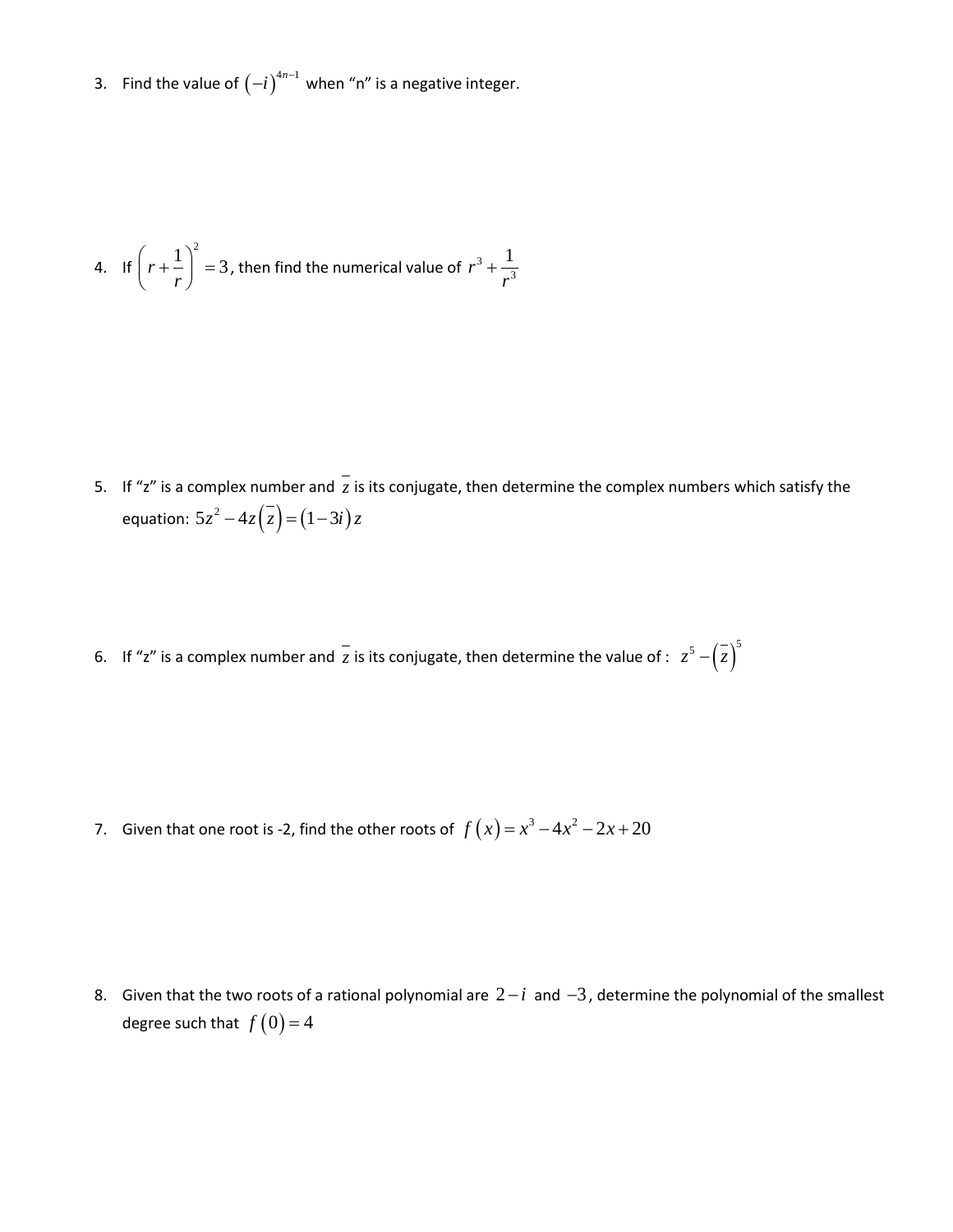9. Given that two roots of the polynomial equation:  $x^6 - 6x^5 + 14x^4 - 22x^3 + 25x^2 + 8x = 60$ , are  $2i$  *and*  $2-i$ , then what are the real roots?

10. Find the sum of the following:  $1 + 2i + 3i^2 + 4i^3 + \dots + 1000i^{999} + 1001i^{1000}$ 

11. Given the following equation, find the value of "k" if "k" and "m" are integers:

Given the following equation, find the value of "k" if "k" and "m" are integers:  
\n
$$
\left[2 - \left(-2 + i\sqrt{3}\right) - \left(-2 - i\sqrt{3}\right)\right] \left[2 + \left(-2 + i\sqrt{3}\right)^2 + \left(-2 - i\sqrt{3}\right)^2\right] \left[2 - \left(-2 + i\sqrt{3}\right)^4 - \left(-2 - i\sqrt{3}\right)^4\right] = 2^k 3^m
$$

#### AMC 12B 2004

- 16. A function f is defined by  $f(z) = i\overline{z}$ , where  $i = \sqrt{-1}$  and  $\overline{z}$  is the complex conjugate of z. How many values of z satisfy both  $|z|=5$  and  $f(z)=z$ ?
	- (C) 2 (D) 4  $(A)$  0  $(B)$  1  $(E)$  8

## AMC 12A 2007

- 18. The polynomial  $f(x) = x^4 + ax^3 + bx^2 + cx + d$  has real coefficients, and  $f(2i) =$  $f(2+i) = 0$ . What is  $a + b + c + d$ ?
	- (B) 1 (C) 4 (D) 9 (E) 16  $(A)$  0

#### AMC 12B 2008

- 19. A function f is defined by  $f(z) = (4 + i)z^2 + \alpha z + \gamma$  for all complex numbers z, where  $\alpha$  and  $\gamma$  are complex numbers and  $i^2 = -1$ . Suppose that  $f(1)$  and  $f(i)$ are both real. What is the smallest possible value of  $|\alpha| + |\gamma|$ ?
	- (A) 1 (B)  $\sqrt{2}$  (C) 2 (D)  $2\sqrt{2}$  (E) 4